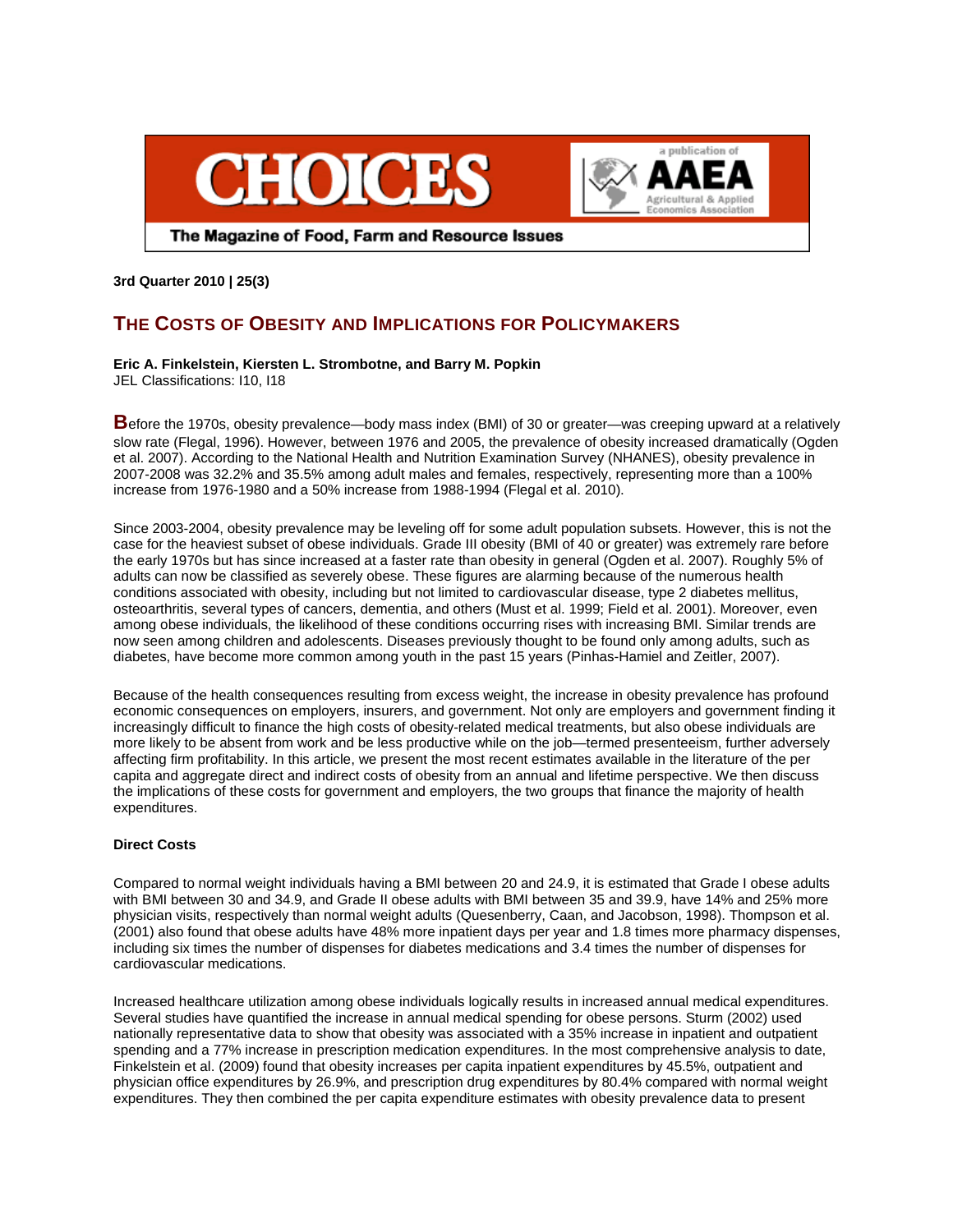estimates of the costs of obesity as a percentage of total health care spending separately by payer and by type of service.

Focusing on total payments, the estimates indicate that 8.5% of Medicare expenditures, 11.8% of Medicaid expenditures, and 12.9% of private payer expenditures are attributable to obesity. Across all payers, results indicate that obesity increases annual medical expenditures by 9.1% or \$147 billion per year. Largely due to the rapidly rising rate of obesity, this figure is double the estimate Finkelstein and colleagues generated using similar data from 1998. The publicly funded Medicare and Medicaid programs finance roughly 41% of the total costs attributable to obesity across service categories. Prescription drug expenditures are the largest cost driver, representing 40% of the costs.

## **Indirect Costs among Full Time Employees**

As noted in the introduction, there is growing evidence that, in addition to increased medical spending, obese employees have greater rates of absenteeism and presenteeism (Finkelstein, Fiebelkorn, and Wang, 2005; Gates, et al. 2008). In a recent analysis, Finkelstein and colleagues combined multiple data sets to quantify per capita and aggregate estimates of medical expenditures and the value of lost productivity resulting from absenteeism and presenteeism for overweight and Grade I, II, and III obese full time employees (Finkelstein et al. 2010).

Their estimate of presenteeism is based on the validated Work Productivity and Activity Impairment (WPAI) questionnaire. Presenteeism is assessed with the question, "During the past seven days, how much did your health problems affect your productivity while you were working?" Participants indicated their level of work impairment via a rating scale ranging from zero to 10, with zero indicating that "health problems had no effect on my work" and 10 indicating that "health problems completely prevented me from working." Each response was assumed to represent a percentage reduction in productive work due to health problems—for example, a respondent reporting a value of three is assumed to have a 30% reduction in productive work, whereas a respondent reporting a 10 is assumed to be completely unproductive at work. All results were then annualized and monetized to present estimates of the dollar value of lost productivity.

Figure 1 presents the incremental per capita medical expenditures and productivity losses due to each overweight and obesity strata among full time employees separately for men and women. Among men, increases in medical expenditures associated with obesity ranged from \$475 more for Grade I to \$1,269 more for Grade III obese male employees.

Annual missed workdays ranged from 0.5 more days for overweight men to 5.9 more days for Grade III men, the latter resulting in an annual cost of roughly \$1,000. Using the WPAI, presenteeism was shown to be the single largest driver of the costs of obesity for males and to roughly double between each obesity grade. Annualized estimates ranged from 2.3 days for Grade I to 21.9 days for Grade III obese men. The latter estimate equates to roughly one month of lost productivity per year at an average annual cost of \$3,792. Across the four categories, per capita obesity-attributable costs ranged from negative \$322 for overweight men to \$6,087 for Grade III obese men. Results were qualitatively similar for women. Across the four categories, the combined costs of medical expenditures and lost productivity due to absenteeism and presenteeism attributable to obesity ranged from \$797 for overweight women to \$6,694 for Grade III obese women (Finkelstein et al. 2010).

The authors combined the per capita estimates with obesity prevalence data from full time employees to generate the aggregate costs of obesity. The combined estimated value of medical expenditures, absenteeism, and presenteeism resulting from excess weight among full time employees, which represents roughly 65% of the civilian labor force, were estimated to be \$73.1 billion per year; 82% of this expense was roughly equally split between medical expenditures and presenteeism, and 18% resulted from increased absenteeism.

In addition to absenteeism and presenteeism, there is also evidence that obese individuals incur greater indirect costs due to more frequent and more expensive disability and worker's compensation claims (Trogdon et al. 2008). For example, one unpublished report by UnumProvident Corporation, an insurance provider, found that disability claims attributed to obesity have increased tenfold during the past decade, and that obesity–related disabilities cost employers an average of \$8,720 per claim (UnumProvident, 2004). Aggregate costs for these categories are not available.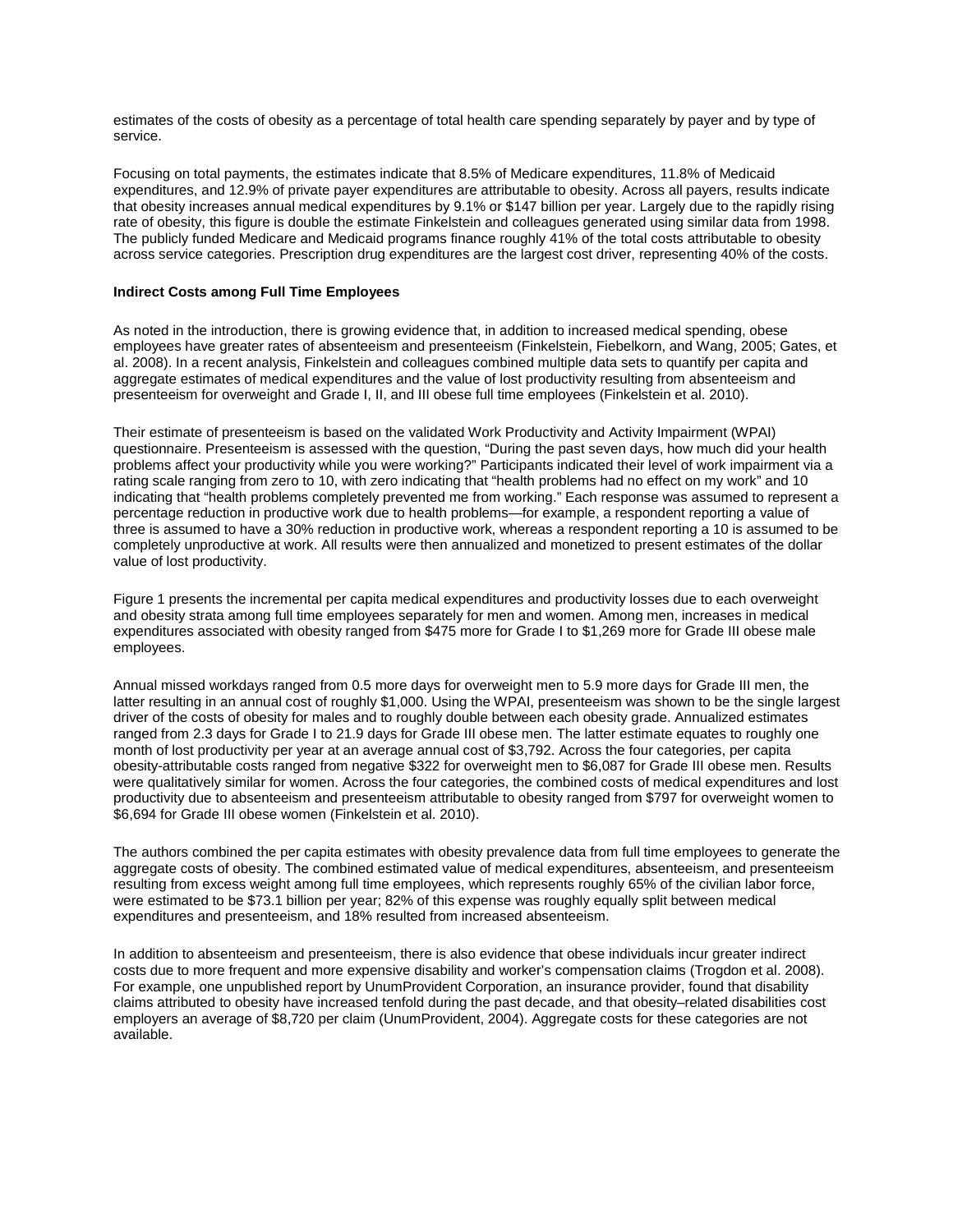

## Figure 1: Per Capita Medical Expenditures and Productivity Losses Due to Overweight and Obesity

### **Direct Lifetime Costs**

Although the annual direct and indirect costs of obesity are large, some studies suggest that these estimates may be inflated because they do not account for differences in life expectancy between normal weight and obese individuals (Adams et al. 2006; Flegal et al. 2007). Ironically, premature death from obesity generates a direct medical cost savings, primarily to Medicare which finances the majority of medical costs for those aged 65 and above. Ultimately it is an empirical question whether or not the increase in costs resulting from obesity while alive is offset by reduced life expectancy.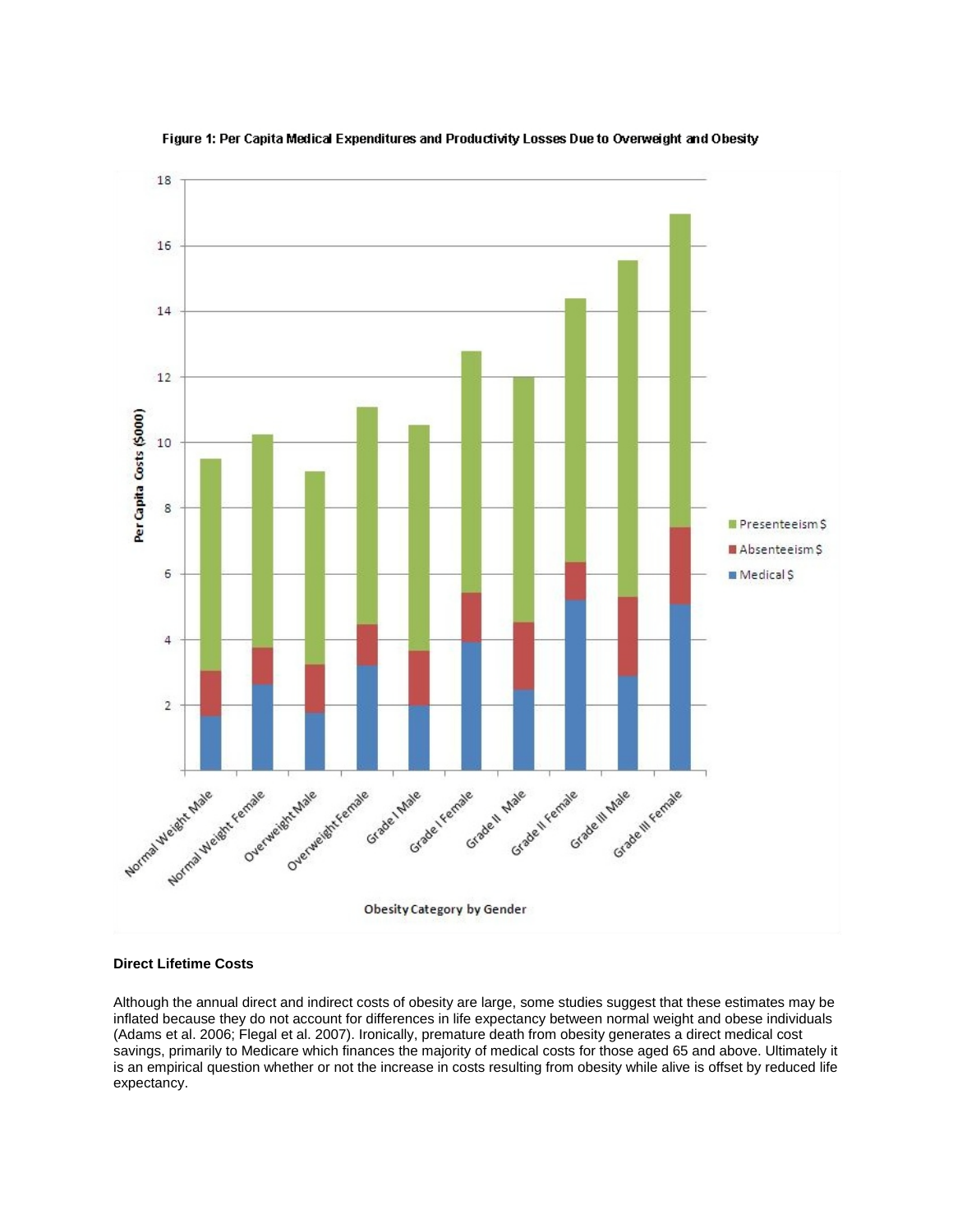Finkelstein et al. (2008) estimate the lifetime costs of obesity by combining age-, race-, gender- and BMI-specific medical cost and survival data for 20-yr old adults. After discounting future expenditures, lifetime medical costs for Grade I obesity range from \$5,340 for black women to \$21,550 for white women. For Grades II/III obesity, discounted lifetime medical costs range from \$14,580 for black men to \$29,460 for white women. One reason why these results may appear smaller than expected is because many of the adverse health consequences of obesity do not occur until individuals are well into adulthood. Discounting these costs from the perspective of an obese 20-year old significantly deflates their value. For example, the cost of obesity from the perspective of a 65-year old Grade III obese white woman is \$25,300, which is only slightly lower than the estimate for a 20-year old because from the perspective of a 65-year old, the costs of obesity are immediate.

These estimates focus solely on direct medical costs. Given that the difference in survival rates between obese and normal weight individuals is only a few years on average (Finkelstein et al. 2008) there is little to no 'savings' in indirect costs resulting from premature mortality.

## **Implications of Obesity Costs for Policymakers and Employers**

The results from these studies reveal that the direct and indirect costs of obesity are large, even from a lifetime perspective. But what are the implications of these findings for the government, which incurs costs through Medicare and Medicaid programs, and for employers who incur costs through lost productivity and increased insurance premiums? Moreover, what can be done to reduce the costs?

From a public policy perspective, classical economists generally believe that the primary role of government is to resolve market failures. Although high costs or prevalence of obesity are not evidence of market failure per se, there may be market failures or distortionary government policies that are responsible for inflating obesity rates and costs beyond what would occur in the absence of these failures. As a result, and given the rapidly rising rates and costs of obesity, it would be appropriate for governments to identify and remediate these failures in efforts to stem the rise in obesity rates and related costs.

Several articles in this Choices theme identify market and government failures in more depth; however one common example is the government subsidy to corn and soybean producers, which ultimately lowers the market price of all animal source foods such as beef, pork, and poultry; products made with high fructose corn syrup, and hydrogenated fats and oils. Some researchers have suggested that the low price of these products is partly responsible for the rise in obesity rates, and that removal of these subsidies could potentially have a positive influence on weight outcomes (Popkin, 2008; Finkelstein and Strombotne, 2010). This topic is discussed further in the article "Farm Policy and Obesity in the United States" found in this issue of Choices.

Beyond market failures, policymakers often use the high costs of obesity to motivate obesity prevention efforts. The most efficient strategy to recover the external costs of obesity would be to experience-rate publicly funded health insurance programs. Experience-rating involves charging obese individuals higher rates based on their higher expected costs. Although this might be infeasible for low-income beneficiaries, a strategy that incorporates experience rating and means testing is feasible and in fact is already being implemented in several public and private health plans (see N.C. state health plan targets smokers and obese, 2009).

In the absence of experience rating, touting the high costs of obesity to justify obesity prevention efforts is only a valid argument if these interventions save more money than they cost. Otherwise the costs of obesity will continue to increase even if the interventions are successful at improving weight and health outcomes. In other words, even costeffective interventions—those that reduce weight and improve health at a reasonable return—would not be appropriate if the objective is to save money. The requirement for cost savings is an extremely high bar for publicly funded health promotion efforts and may ultimately prove infeasible. This is not to say that efforts should not be made to address obesity, but only that cost savings may not be the appropriate justification.

Finally, in the absence of experience rating, governments are increasingly considering targeted sin taxes as a means to recoup their costs resulting from obesity. While many foods and even nonfood items such as video games or televisions are viable candidates, policymakers are increasingly targeting calorically-sweetened beverages (CSBs) like sodas and sugary sports drinks. Although a number of state and local governments have recently initiated taxes on CSBs, economists disagree over the extent to which these taxes are appropriate (see "Can Taxes on Calorically Sweetened Beverages Reduce Obesity?" in this issue of Choices).

From an employer's perspective, the high direct and indirect costs of obesity represent a significant cause for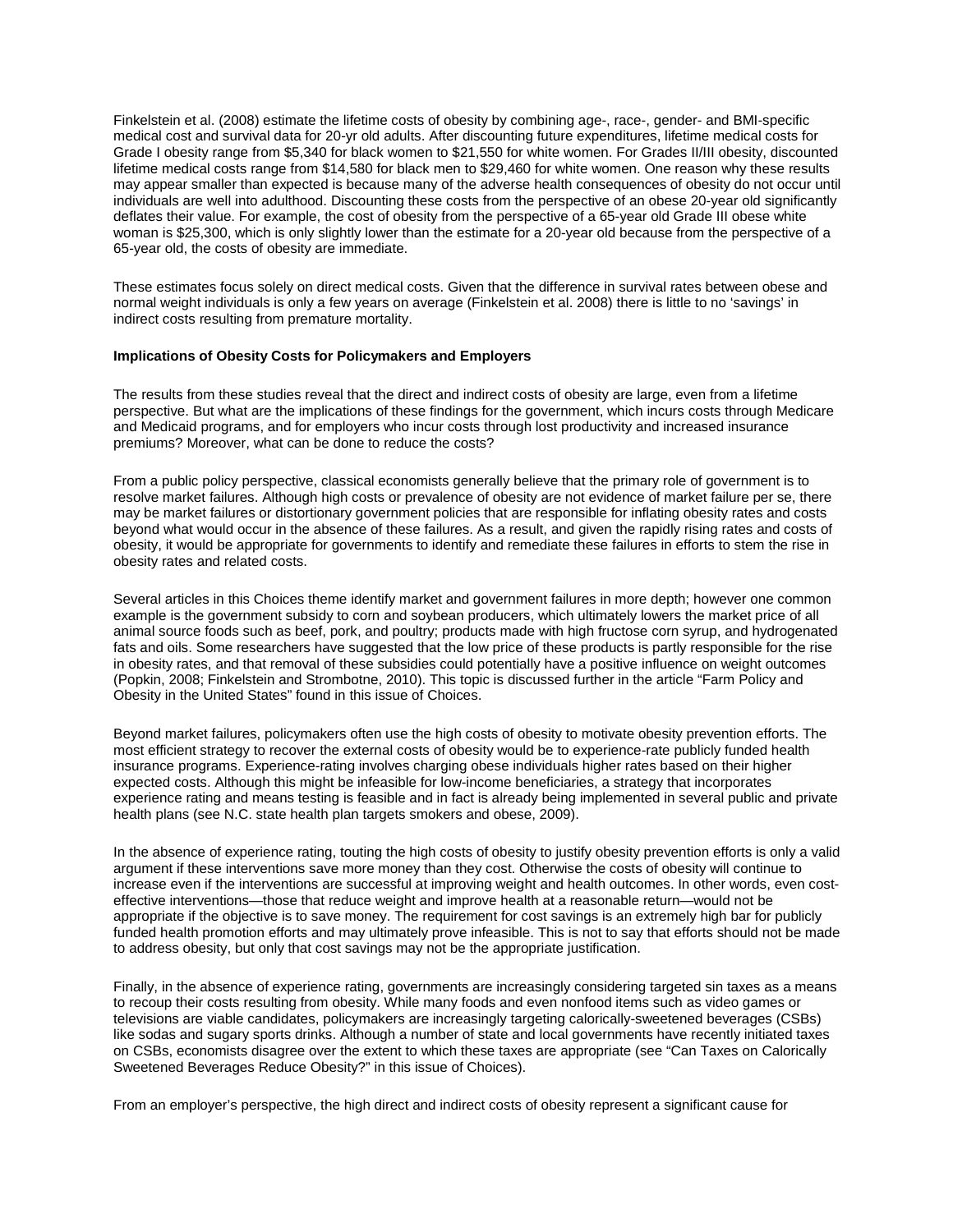concern, yet profit-maximizing strategies for addressing obesity among employees are complicated by several factors. If employers were completely free to set wages, all other things equal, they might adjust wages such that the increased costs of obesity among employees were born entirely by the obese individual. Under this circumstance, the firm bears none of the costs of obesity and should theoretically be indifferent between hiring normal weight or obese employees. Although there is some evidence that obese white women take a wage penalty compared to their normal weight counterparts, there is no evidence of wage adjustments for men or for nonwhite women, suggesting that some of the costs of obesity are borne by the firm (Cawley, 2004; Bhattacharya and Bundorf, 2009). Unions, contracts, minimum wage laws, and the threat of litigation and public backlash all make it difficult for employers to fully adjust wages to offset the costs of obesity. Therefore, employers need to consider alternative strategies for addressing the high rates and costs of obesity among employees.

Because employers are profit-maximizers, an additional challenge for firms is finding obesity interventions that are effective and save money. Many cost-effective obesity interventions that improve health at a reasonable cost are unlikely to receive corporate backing if the interventions do not save money, because most employers will require cost savings, not just cost-effectiveness. Furthermore, due to high job turnover, many firms will be unwilling to substantially invest in obesity prevention and treatment efforts largely on the grounds that some other firm will reap the benefits of these efforts. Investing in employee health made sense 50 years ago when individuals tended to work one or two jobs in their entire career. Today, the average job tenure of private sector employees is less than four years so investments in long-term health are unlikely to show a positive return to the firm. As a result, private sector companies will under-invest in obesity prevention efforts because they receive only a fraction of the benefits from their investment.

The 2010 Affordable Care Act now mandates that large firms offer health insurance to their employees or face a significant financial penalty. Although employer-based coverage and high job turnover reduce incentives for businesses to invest in prevention, firms could benefit from a slimmer, healthier, and perhaps less costly, more productive population if they could be encouraged to make these investments. Ultimately, the encouragement will need to come from the government in the form of direct funding, subsidies, or regulation. This is not only because it is government policy that first encouraged—via tax breaks—and now essentially requires firms to provide health insurance, but also because government has a financial stake in seeing employers implement these efforts given that most employees will eventually become Medicare enrollees. In fact, the federal government may be the single greatest beneficiary of workplace obesity prevention and health promotion efforts. Only time will tell whether or not these efforts prove to be cost-saving, but one thing is certain—without them obesity rates and costs are unlikely to decrease any time in the near future.

### **For More Information**

Adams, K. F., Schatzkin, A., Harris, T. B., Kipnis, V., Mouw, T., Ballard-Barbash, R., Hollenbeck, A., and Leitzmann, M.F.(2006). Overweight, obesity, and mortality in a large prospective cohort of persons 50 to 71 years old. New England Journal of Medicine, 355(8), 763-778.

Bhattacharya, J., and Bundorf, M. K. (2009). The incidence of the healthcare costs of obesity. Journal of Health Economics, 28(3), 649-658.

Cawley, J. (2004). The impact of obesity on wages. Journal of Human Resources, 32, 451-474.

Field, A.E., Coakley, E.H., Must, A., Spadano, J.L., Laird, N., Dietz, W.H. (2001). Impact of overweight on the risk of developing common chronic diseases during a 10-year period. Archives of Internal Medicine, 161(13), 1581-1586.

Finkelstein, E.A., Fiebelkorn, I.C., and Wang, G. (2005). The costs of obesity among full-time employees. American Journal of Health Promotion, 20(1), 45-51.

Finkelstein, E. A., Trogdon, J.G., Brown, D.S., Allaire, B.T., Dellea, P., and Kamal, B.S. (2008). The lifetime medical cost burden of overweight and obesity: Implications for obesity prevention. Obesity, 16(8), 1843-1848.

Finkelstein, E. A., Trogdon, J. G., Cohen, J. W., and Dietz, W. (2009). Annual medical spending attributable to obesity: Payer-and service-specific estimates. Health Affairs, 28(5), w822-831.

Finkelstein, E.A., and Strombotne, K.L. (2010). The economics of obesity. American Journal of Clinical Nutrition,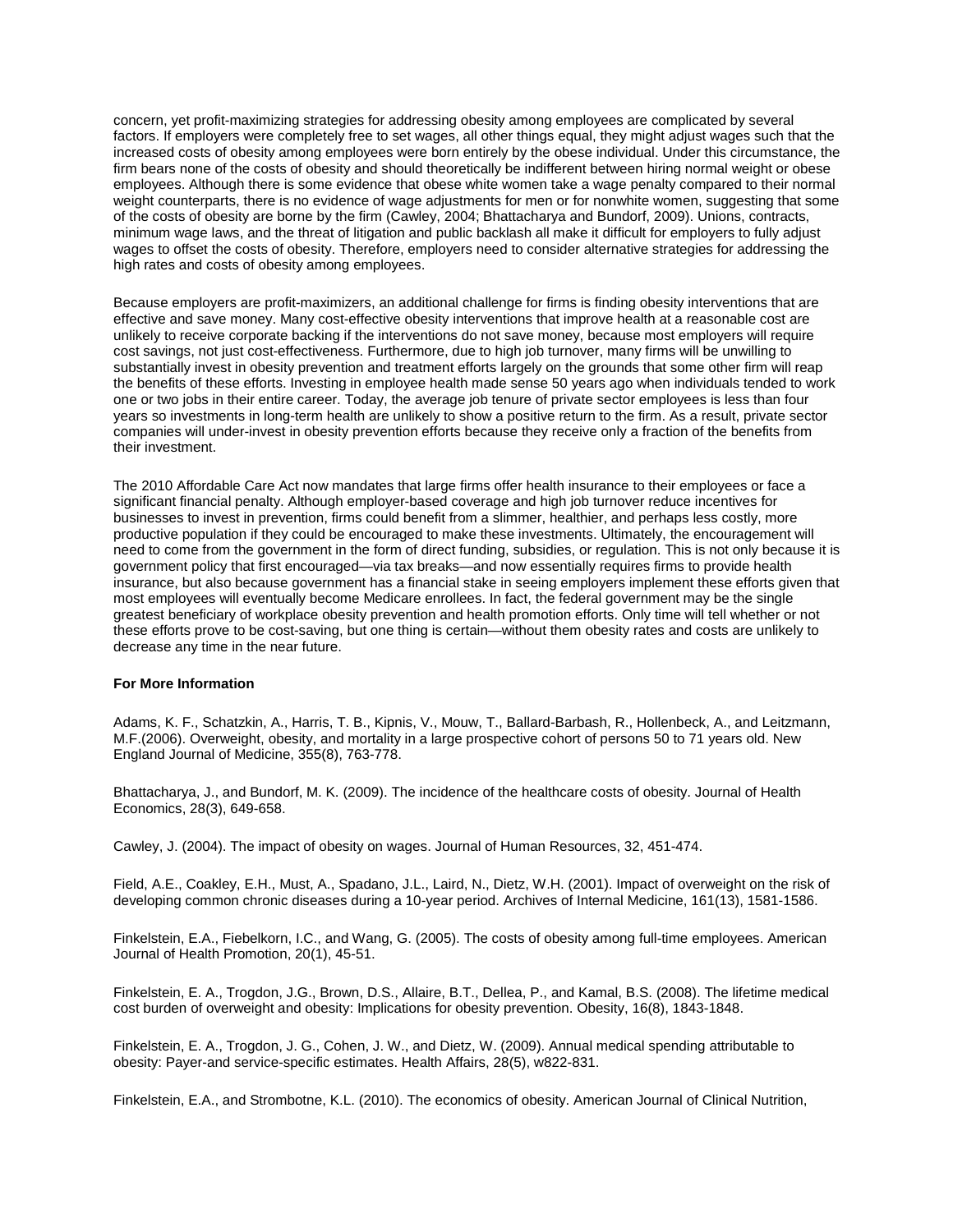91(5), 1520S-1524S.

Finkelstein, E.A., DiBonaventura, M.C., Burgess, S.M., and Hale, B.C. (2010). The costs of obesity in the workplace. Journal of Occupational and Environmental Medicine, 52(9), to be published in 2010.

Flegal, K.M. (1996). Trends in body weight and overweight in the U.S. population. Nutrition Review, 54(4 Pt 2), s97- 100.

Flegal, K.M., Graubard, B. I., Williamson, D. F., and Gail, M. H. (2007). Cause-specific excess deaths associated with underweight, overweight, and obesity. Journal of the American Medical Association, 298(17), 2028-2037.

Flegal, K.M., Carroll, M.D., Ogden, C.L., and Curtin, L.R. (2010). Prevalence and trends in obesity among US adults, 1999-2008. Journal of the American Medical Association, 303(3), 235-241.

Gates, D.M., Succop, P., Brehm, B.J., Gillespie, G.L., and Sommers, B.D. (2008). Obesity and presenteeism: The impact of body mass index on workplace productivity. Journal of Occupational and Environmental Medicine, 50(1), 39-45.

Must, A., Spadano, J., Coakley, E.H., Field, A.E., Colditz, G., and Dietz, W.H. (1999). The disease burden associated with overweight and obesity. Journal of the American Medical Association, 282(16), 1523-1529.

Ogden, C.L., Carroll, M.D., McDowell, M.A., and Flegal, K.M. (2007). Obesity among adults in the United States – no statistically significant change since 2003-2004. NCHS Data Brief (1): 1-8.

Pinhas-Hamiel, O., and Zeitler, P. (2007). Acute and chronic complications of type 2 diabetes mellitus in children and adolescents. Lancet, 369(9575), 1823-1831.

Popkin, B.M. (2008). The world is fat – the fads, trends, policies, and products that are fattening the human race. New York, N.Y: Avery-Penguin Group.

Quesenberry, C. P., Jr, Caan, B., and Jacobson, A. (1998). Obesity, health services use, and health care costs among members of a health maintenance organization. Archives of Internal Medicine, 158(5), 466-472.

N.C. state health plan targets smokers and obese (2009, February 9). Available online: http://www.wral.com/news/local/story/4575112/

Sturm, R. (2002). The effects of obesity, smoking, and drinking on medical problems and costs. Health Affairs, 21(2), 245-253.

Thompson, D., Brown, J.B., Nichols, G.A., Elmer, P.J., and Oster, G. (2001). Body mass index and future healthcare costs: A retrospective cohort study. Obesity, 9(3), 210-218.

Trogdon, J. G., Finkelstein, E. A., Hylands, T., Dellea, P. S., and Kamal-Bahl, S. J. (2008). Indirect costs of obesity: a review of the current literature. Obesity Reviews, 9(5), 489-500.

UnumProvident. (2004). Report: Obesity-related disability claims, costs are up. Business and Legal Reports, February 24. Available online[: http://hr.blr.com/news.aspx?id=9356.](http://hr.blr.com/news.aspx?id=9356)

*Eric A. Finkelstein (eric.finkelstein@duke-nus.edu.sg), is Deputy Director and Associate Professor, Health Services and Systems Research Program, Duke-NUS Graduate Medical School, Singapore. Kiersten L. Strombotne (kiersten.strombotne@duke-nus.edu.sg) is a Research Associate, Program in Health Services and Systems Research, Duke-NUS Graduate Medical School, Singapore. Barry Popkin (popkin@unc.edu) is Professor of Nutrition at the University of North Carolina, Chapel Hill.*

*This article was funded by an internal grant from Duke-NUS Graduate Medical School. No financial disclosures were*